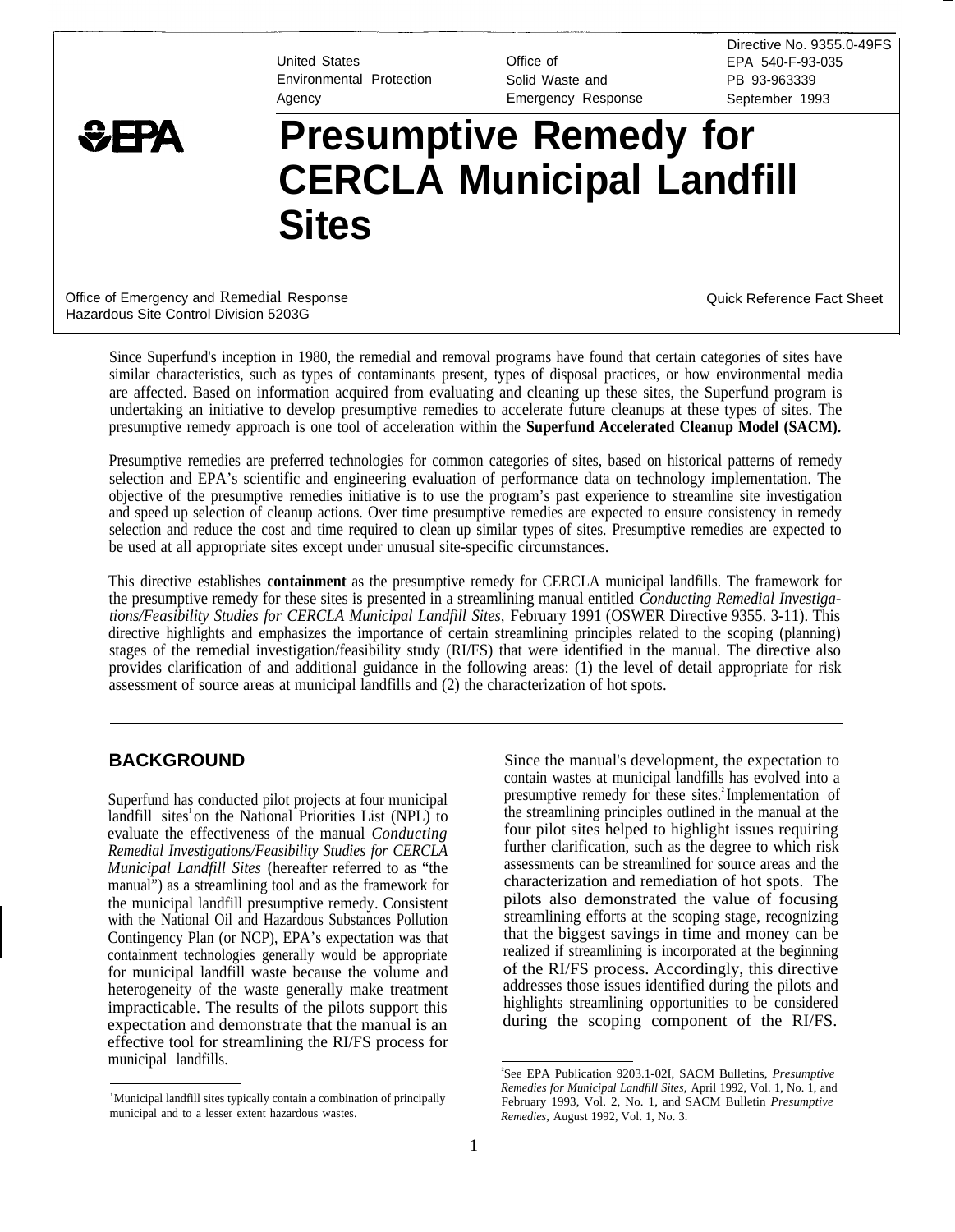Finally, while the primary focus of the municipal landfill manual is on streamlining the RI/FS, Superfund's goal under SACM is to accelerate the entire clean-up process. Other guidance issued under the municipal landfill presumptive remedy initiative identifies design data that may be collected during the RI/FS to streamline the overall response process for these sites (see Publication No. 9355.3-18FS, *Presumptive Remedies:* CERCLA *Landfill Caps Data Collection Guide,* to be published in October 1993).

# **CONTAINMENT AS A PRESUMPTIVE REMEDY**

Section  $300.430(a)(iii)(B)$  of the NCP contains the expectation that engineering controls, such as containment, will be used for waste that poses a relatively low long-term threat where treatment is impracticable. The preamble to the NCP identifies municipal landfills as a type of site where treatment of the waste may be impracticable because of the size and heterogeneity of the contents (55 FR 8704). Waste in CERCLA landfills usually is present in large volumes and is a heterogeneous mixture of municipal waste frequently co-disposed with industrial and/or hazardous waste. Because treatment usually is impracticable, EPA generally considers containment to be the appropriate response action, or the "presumptive remedy," for the source areas of municipal landfill sites.

The presumptive remedy for CERCLA municipal landfill sites relates primarily to containment of the landfill mass and collection and/or treatment of landfill gas. In addition, measures to control landfill leachate, affected ground water at the perimeter of the landfill, and/or upgradient ground-water that is causing saturation of the landfill mass may be implemented as part of the presumptive remedy.

The presumptive remedy does not address exposure pathways outside the source area (landfill), nor does it include the long-term ground-water response action. Additional RI/FS activities, including a risk assessment, will need to be performed, as appropriate, to address those exposure pathways outside the source area. It is expected that RI/FS activities addressing exposure pathways outside the source generally will reconducted concurrently with the streamlined RI/FS for the landfill source presumptive remedy. A response action for exposure pathways outside the source (if any) may be selected together with the presumptive remedy (thereby developing a comprehensive site response), or as an operable unit separate from the presumptive remedy.

Highlight 1 identifies the components of the presumptive remedy. Response actions selected for individual sites will include only those components that are necessary, based on site-specific conditions.

# **Highlight 1: Components of** the Presumptive Remedy: **Source Containment**

Landfill cap:

l.

I

Source area ground-water control to contain plume;

I

- Leachate collection and treatment:
- Landfill gas collection and treatment; and/or
- Institutional controls to supplement engineering controls.

The EPA (or State) site manager will make the initial decision of whether a particular municipal landfill site is suitable for the presumptive remedy or whether a more comprehensive RI/FS is required. Generally, this determination will depend on whether the site is suitable for a streamlined risk evaluation, as described on page 4. The community, state, and potentially responsible parties (PRPs) should be notified that a presumptive remedy is being considered for the site before work on the RI/FS work plan is initiated. The notification may take the form of a fact sheet, a notoice in a local newspaper, and/or a public meeting.

art alternatives screening step, when needed, (emphasis Use of the presumptive remedy eliminates the need for the initial identification and screening of alternatives during the feasibility study (FS). Section 300.430(e)(1) of the NCP states that, "... the lead agency shall include added) to select a reasonable number of alternatives for detailed analysis."

EPA conducted an analysis of potentially available technologies for municipal landfills and found that certain technologies are routinely and appropriately screened out on the basis of effectiveness, feasibility, or cost (NCP Section 300.430(e)(7)). (See Appendix A to this directive and "Feasibility Study Analysis for CERCLA Municipal Landfills," September 1993 available at EPA Headquarters and Regional Offices.) Based on this analysis, the universe of alternatives that will be analyzed in detail may be limited to the components of the containment remedy identified in Highlight 1, unless site-specific conditions dictate otherwise or alternatives are considered that were not addressed in the FS analysis. The FS analysis document, together with this directive, must be included in the administrative record for each municipal landfill presumptive remedy site to support elimination of the initial identification and screening of site-specific alternatives. Further detailed and comprehensive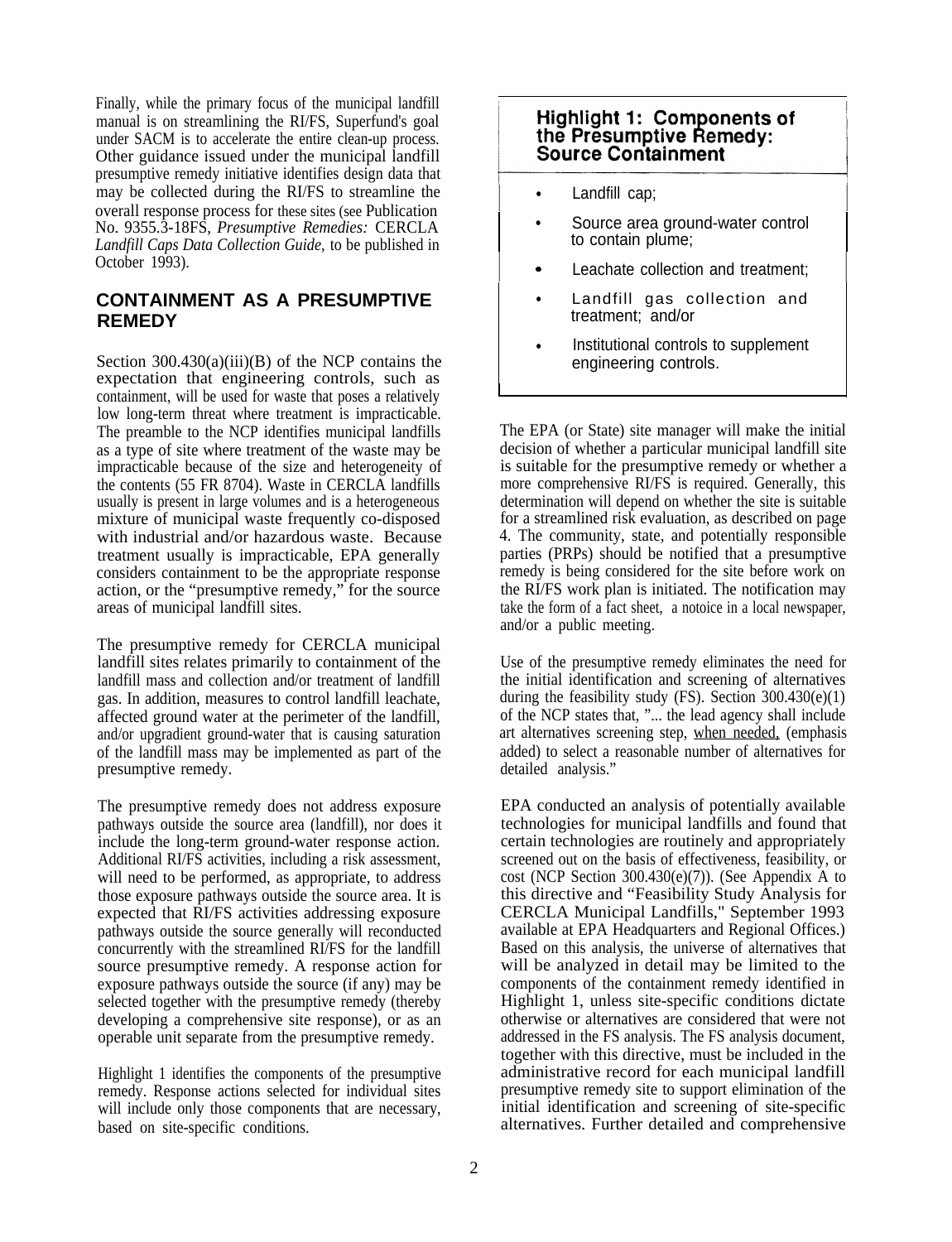supporting materials (e.g., FS reports included in analysis, technical reports) can be provided by Headquarters, as needed.

While the universe of alternatives to address the landfill source will be limited to those components identified in Highlight 1, potential alternatives that may exist for each component or combinations of components may be evaluated in the detailed analysis. For example, one component of the presumptive remedy is source area ground-water control. If appropriate, this component may be accomplished in a number of ways, including pump and treat, slurry walls, etc. These potential alternatives may then be combined with other components of the presumptive remedy to develop a range of containment alternatives suitable for site-specific conditions. Response alternatives must then be evaluated in detail against the nine criteria identified in Section  $300.430(e)(g)$  of the NCP. The detailed analysis will identify site-specific ARARs and develop costs on the basis of the particular size and volume of the landfill.

# **EARLY ACTION AT MUNICIPAL LANDFILLS**

EPA has identifies the presumptive remedy site categories as good candidates for early action under SACM. At municipal landfills, the upfront knowledge that the source area will be contained may facilitate such early actions as installation of a landfill cap or a ground-water containment system. Depending on the circumstances, early actions may be accomplished using either removal authority (e.g., non-time-critical removal actions) or remedial authority. In some cases, it may be appropriate for an Engineering Evaluation/Cost Analysis to replace part or all of the RI/FS if the source control component will be a non-time-critical removal action. Some factors may affect whether a specific response action would be better accomplished as a removal or remedial action including the size of the action, the associated state cost share, and/ or the scope of O&M. A discussion of these factors is contained in *Early Action and Long-term Action Under SACM - Interim Guidance,* Publication No. 9203.1-05I, December 1992.

# **SCOPING A STREAMLINED RI/FS UNDER THE PRESUMPTIVE REMEDY FRAMEWORK**

The goal of an RI/FS is to provide the information necessary to: (1) adequately characterize the site; (2) define site dynamics; (3) define risks; and (4) develop the response action. As discussed in the following sections, the process for achieving each of these goals can be streamlined for CERCLA municipal landfill sites because of the upfront presumption that landfill contents will be contained. The strategy for streamlining each of these

areas should be developed early (i.e., during the scoping phase of the RI/FS).

#### **1. Characterizing the Site**

The use of existing data is especially important in conducting a streamlined RI/FS for municipal landfills. Characterization of a landfill's contents is not necessary or appropriate for selecting a response action for these sites except in limited cases; rather, existing data are used to determine whether the containment presumption is appropriate. Subsequent sampling efforts should focus on characterizing areas where contaminant migration is suspected, such as leachate discharge areas or areas where surface water runoff has caused erosion. It is important to note that the decision to characterize hot spots should also be based on existing information, such as reliable anecdotal information, documentation, and/or physical evidence (see page 6).

In those limited cases where no information is available for a site, it may not be advisable to initiate use of the presumptive remedy until some data are collected. For example, if there is extensive migration of contaminants from a site located in an area with several sources, it will be necessary to have some information about the landfill source in order to make an association between on-site and off-site contamination.

Sources of information of particular interest during scoping include records of previous ownership, state files, closure plans, etc., which may help to determine types and sources of hazardous materials present. In addition, a site visit is appropriate for several reasons, including the verification of existing data, the identification of existing site remediation systems, and to visually characterize wastes (e.g., leachate seeps). Specific information to be collected is provided in Sections 2.1 through 2.4 of the municipal landfill manual.

#### **2. Defining Site Dynamics**

The collected data are used to develop a conceptual site model, which is the key component of a streamlined RI/FS. The conceptual site model is an effective tool for defining the site dynamics, streamlining the risk evaluation, and developing the response action. Highlight 2 presents a generic conceptual site model for municipal landfill. The model is developed before any RI field activities are conducted, and its purpose is to aid in understanding and describing the site and to present hypotheses regarding:

- . The suspected sources and types of contaminants present;
- . Contaminant release and transport mechanisms;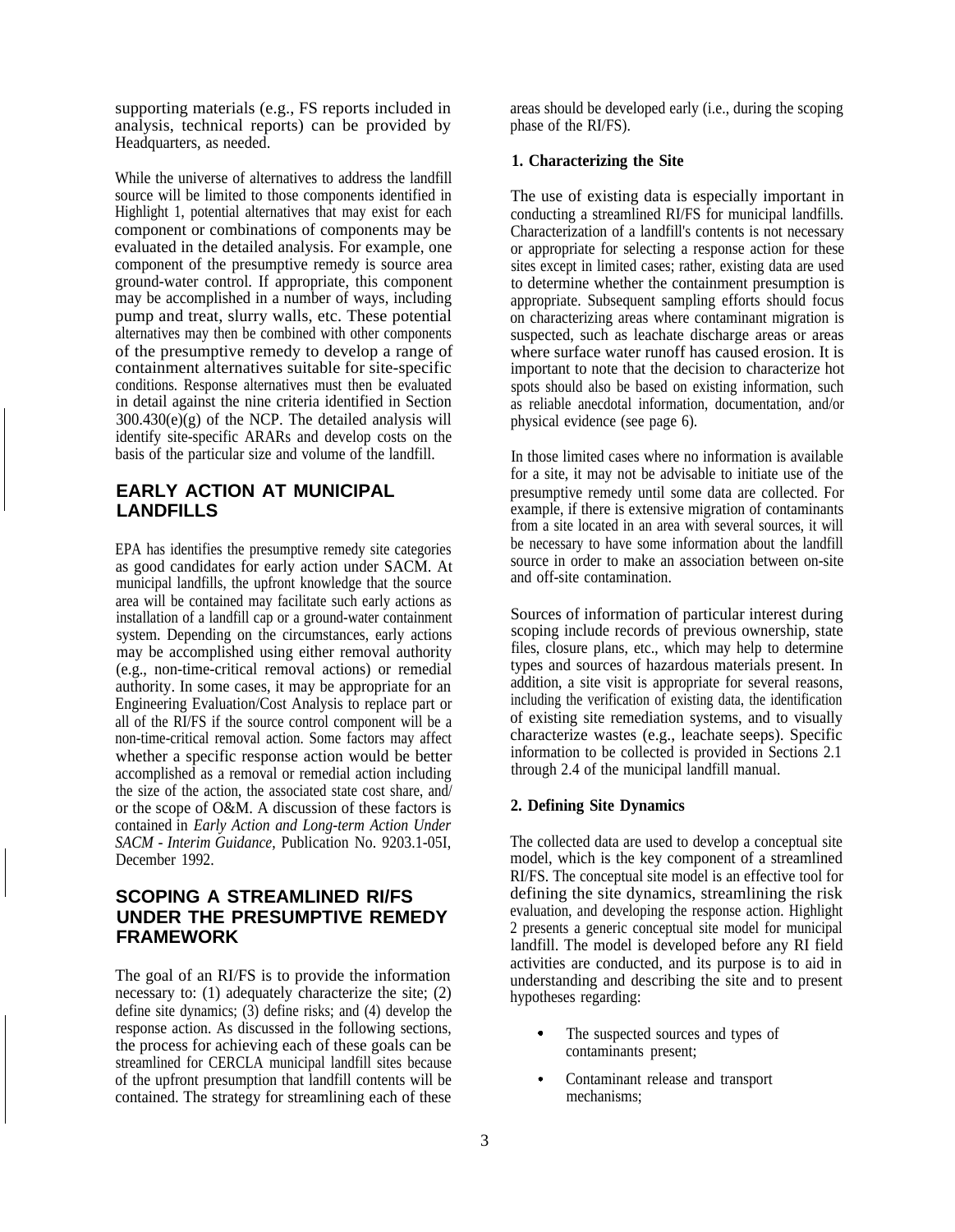

- . Rate of contaminant release and transport **3. Defining Risks** (where possible);
- ●
- Known and potential routes of migration; and
- Known and potential human and environmental receptors.

After the data are evaluated and a site visit is completed, the contaminant release and transport mechanisms relevant to the site should be determined. The key element in developing the conceptual site model is to identify those aspects of the model that require more information to make a decision about response measures. Because containment of the landfill's contents is the presumed<br>containment of the landfill's contents is the presumed<br>specific conditions, an active response is not required if response action, the conceptual site model will be of most specific conditions, an active response is not required if use in identifying areas beyond the landfill source itself ground-water contaminant concentrations exceed<br>that will genuine further attack there by foresing site that will require further study, thereby focusing site chemical-specific standards but the site risk is within the chemical-specific standards but the site risk is within the chemical-specific standards but the site risk characterization away from the source area and on areas example, if it is determined that the release of example. of potential contaminant migration (e.g., ground water or contaminated sediments).

Affected media;<br>
Affected media;<br>
The municipal landfill manual states that a streamlined or limited baseline risk assessment will be sufficient to initiate response action on the most obvious problems at a municipal landfill (e.g., ground water, leachate, landfill contents, and landfill gas). One method for establishing risk using a streamlined approach is to compare contaminant concentration levels (if available) to standards that are potential chemical-specific applicable or relevant and appropriate requirements (ARARs) for the action. The manual states that where established standards for one or more contaminants in a given medium are clearly exceeded, remedial action generally is warranted.<sup>3</sup>

See also OSWER Directive 9355.0-30, *Role of the Baseline Risk Assessment in Superfund Remedy Selection Decisions,* April 22, 1991, which states that if MCLs or non-zero MCLGs are exceeded, [a response] action generally is warranted.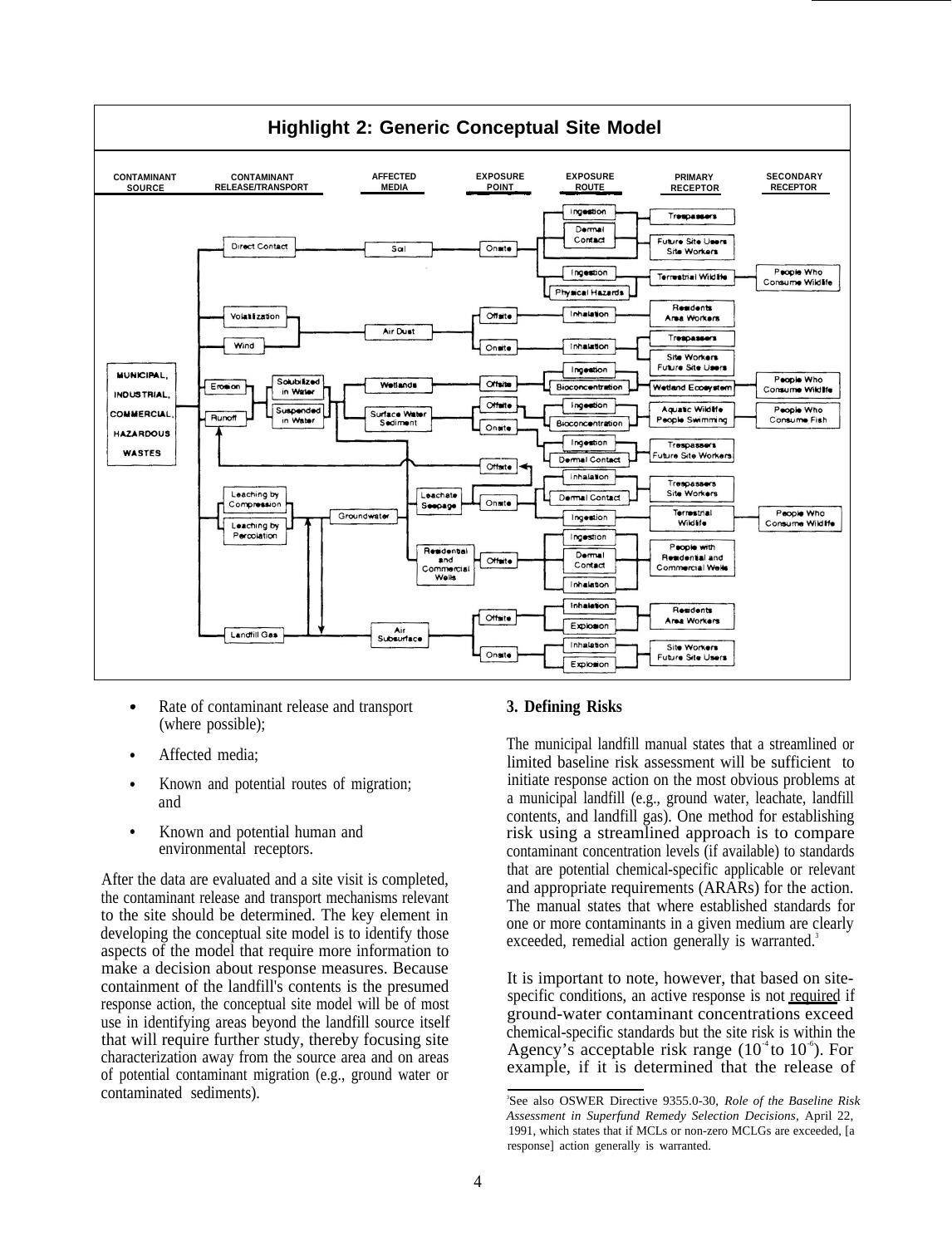contaminants from a particular landfill is declining, and concentrations of one or more ground-water contaminants are at or barely exceed chemical-specific standards, the Agency may decide not to implement an active response. Such a decision might be based on the understanding that the landfill is no longer acting as a source of ground-water contamination, and that the landfill does not present an unacceptable risk from any other exposure pathway.

A site generally will not be eligible for a streamlined risk evaluation if ground-water contaminant concentrations do not clearly exceed chemical-specific standards or the Agency's accepted level of risk, or other conditions do not exist that provide a clear justification for action (e.g., direct contact with landfill contents resulting from unstable slopes). Under these circumstances, a quantitative risk assessment that addresses all exposure pathways will be necessary to determine whether action is needed.

Ultimately, it is necessary to demonstrate that the final remedy addresses all pathways and contaminants of concern, not just those that triggered the remedial action. As described in the following sections, the conceptual site model is an effective tool for identifying those pathways and illustrating that they have been addressed by the containment remedy.

#### **Streamlined Risk Evaluation Of The Landfill Source**

Experience from the presumptive remedy pilots supports the usefulness of a streamlined risk evaluation to initiate an early response action under certain circumstances. As chemicals, their potential additive effects, etc., is not necessary to establish a basis for action if ground-water data are available to demonstrate that contaminants clearly exceed established standards or if other conditions exist that provide a clear justification for action. a matter of policy, for the source area of municipal landfills, a quantitative risk assessment that considers all

A quantitative risk assessment also is not necessary to evaluate whether the containment remedy addresses all pathways and contaminants of concern associated with the source. Rather, all potential exposure pathways can be identified using the conceptual site model and compared to the pathways addressed by the containment presumptive remedy. Highlight 3 illustrates that the containment remedy addresses all exposure pathways associated with the source at municipal landfill sites.

Finally, a quantitative risk assessment is not required to determine clean-up levels because the type of cap will be determined by closure ARARs, and ground water that is extracted as a component of the presumptive remedy will be required to meet discharge limits, or other standards for its disposal. Calculation of clean-up levels for groundwater contamination that has migrated away from the source will not be accomplished under the presumptive

# **Highlight 3: Source Contaminant Exposure Pathways Addressed** by Presumptive Remedy

- 1. Direct contact with soil and/or debris prevented by landfill cap;
- $2^{\circ}$ Exposure to contaminated ground water within the landfill area prevented by ground-water control;
- 3. Exposure to contaminated leachate prevented by leachate collection and treatment; and
- 4. Exposure to landfill gas addressed by gas collection and treatment, as appropriate.

remedy, since such contamination will require a conventional investigation and a risk assessment.

Streamlining the risk assessment of the source area eliminates the need for sampling and analysis to support the calculation of current or potential future risk associated with direct contact. It is important to note that because the continued effectiveness of the containment remedy depends on the integrity of the containment system, it is likely that institutional controls will be necessary to restrict future activities at a CERCLA municipal landfill after construction of the cap and associated systems. EPA has thus determined that it is not appropriate or necessary to estimate the risk associated with future residential use of the landfill source, as such use would be incompatible with the need to maintain the integrity of the containment system. (Long-term waste management areas, such as municipal landfills, may be appropriate, however, for recreational or other limited uses on a site-specific basis.) The availability and efficacy of institutional controls should be evaluated in the FS. Decision documents should include measures such as institutional controls to ensure the continued integrity of such containment systems whenever possible.

### **Areas of Contaminant Migration**

Almost every municipal landfill site has some characteristic that may require additional study, such as leachate discharge to a wetland or significant surface water run-off caused by drainage problems. These migration pathways, as well as ground-water contamination that has migrated away from the source, generally will require characterization and a more comprehensive risk assessment to determine whether action is warranted beyond the source area and, if so, the type of action that is appropriate.

While future residential use of the landfill source area itself is not considered appropriate, the land adjacent to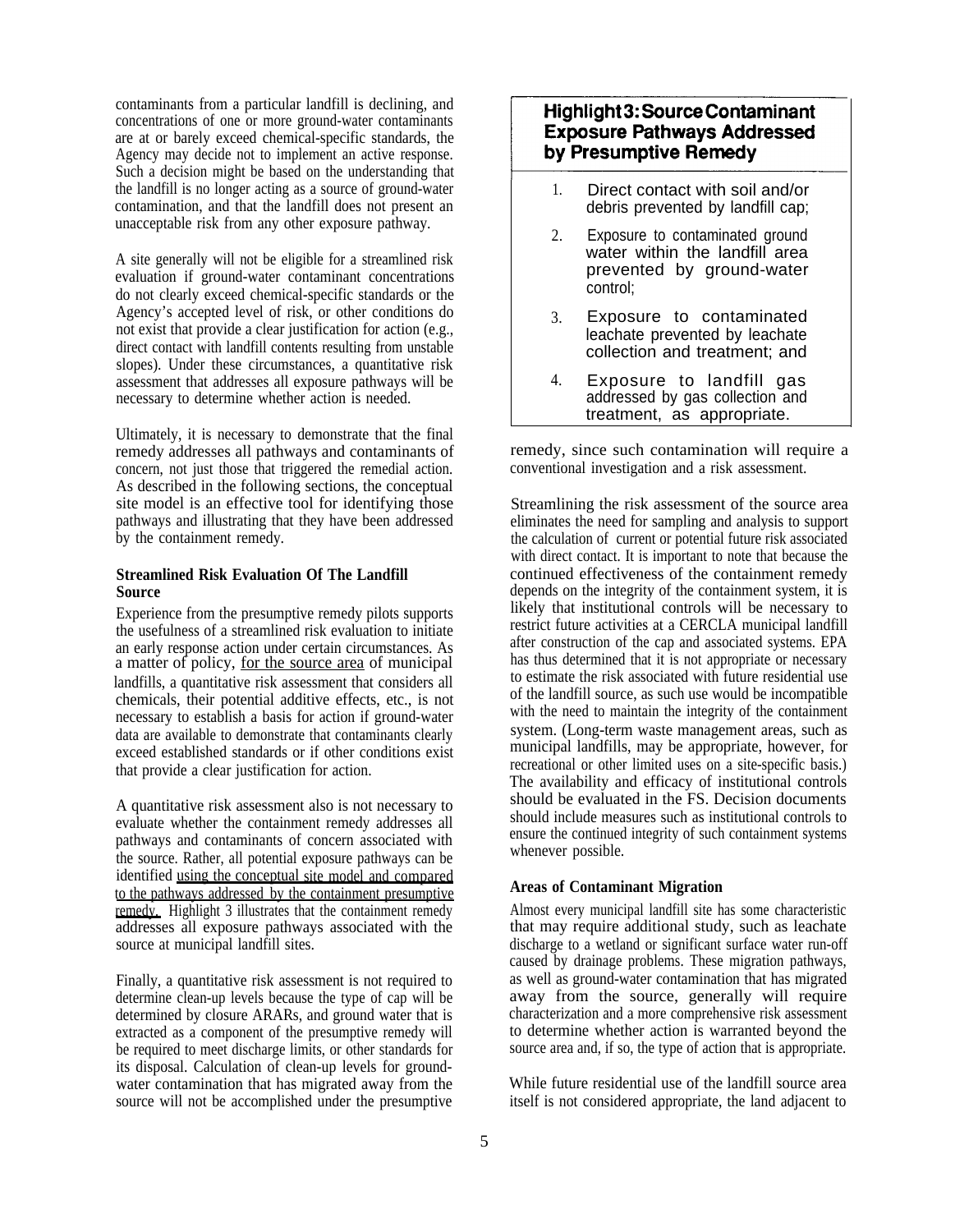landfills is frequently used for residential purposes. Therefore, based on site-specific circumstances, it may be appropriate to consider future residential use for ground water and other exposure pathways when assessing risk from areas of **contaminant migration.**

#### **4. Developing the Response Action**

As a first step in developing containment alternatives, response action objectives should be developed on the basis of the pathways identified for action in the conceptual site model. Typically, the primary response action objectives for municipal landfill sites include:

#### Presumptive Remedy

- Preventing direct contact with landfill contents;
- Minimizing infiltration and resulting contaminant leaching to ground water;
- . Controlling surface water runoff and erosion;
- Collecting and treating contaminated ground water and leachate to contain the contaminant plume and prevent further migration from source area; and
- . Controlling and treating landfill gas.

#### Non-Presumptive Remedy

- Remediating ground water;
- Remediating contaminated surface water and sediments; and
- . Remediating contaminated wetland areas.

As discussed in Section 3, "Defining Risks," the containment presumptive remedy accomplishes all but the last three of these objectives by addressing all pathways associated with the source. Therefore, the focus of the RI/FS can be shifted to characterizing the media addressed in the last three objectives (contaminated ground water, surface water and sediments, and wetland areas) and on collecting data to support design of the containment remedy.

#### **Treatment of Hot Spots**

The decision to characterize and/or treat hot spots is a site-specific judgement that should be based on the consideration of a standard set of factors. Highlight 4 lists questions that should be answered before making

the decision to characterize and/or treat hot spots. The overriding question is whether the combination of the waste's physical and chemical characteristics and volume is such that the integrity of the new containment system will be threatened if the waste is left in place. This question should be answered on the basis of what is known about a site (e.g., from operating records or other reliable information). An answer in the affirmative to all of the questions listed in Highlight 4 would indicate that it is likely that the integrity of the containment system would be threatened, or that excavation and treatment of hot spots would be practicable, and that a significant reduction in risk at the site would occur as a result of treating hot spots. EPA expects that few CERCLA municipal landfills will fall into this category; rather, based on the Agency's experience, the majority of sites are expected to be suitable for containment only, based on the heterogeneity of the waste, the lack of reliable information concerning disposal history, and the problems associated with excavating through refuse.

The volume of industrial and/or hazardous waste codisposed with municipal waste at CERCLA municipal landfills varies from site to site, as does the amount of information available concerning disposal history. It is impossible to fully characterize, excavate, and/or treat the source area of municipal landfills, so uncertainty about the landfill contents is expected. Uncertainty by itself does not call into question the containment approach. However, containment remedies must be designed to take into account the possibility that hot spots are present in addition to those that have been identified and characterized. The presumptive remedy must be relied upon to contain landfill contents and prevent migration of comtaminants. This is accomplished by a combination of measures, such as a landfill cap combined with a leachate collection system. Monitoring will further ensure the continued effectiveness of the remedy.

The following examples illustrate site-specific decision making and show how these factors affect the decision whether to characterize and/or treat hot spots.

#### **Examples of Site-Specific Decision Making Concerning Hot Spot Characterization/ Treatment**

#### **Site A**

There is anecdotal information that approximately 200 drums of hazardous waste were disposed of at this 70 acre former municipal landfill, but their location and contents are unknown. The remedy includes a landfill cap and ground-water and landfill gas treatment.

A search for and characterization of hot spots is not supported at Site A based on the questions listed in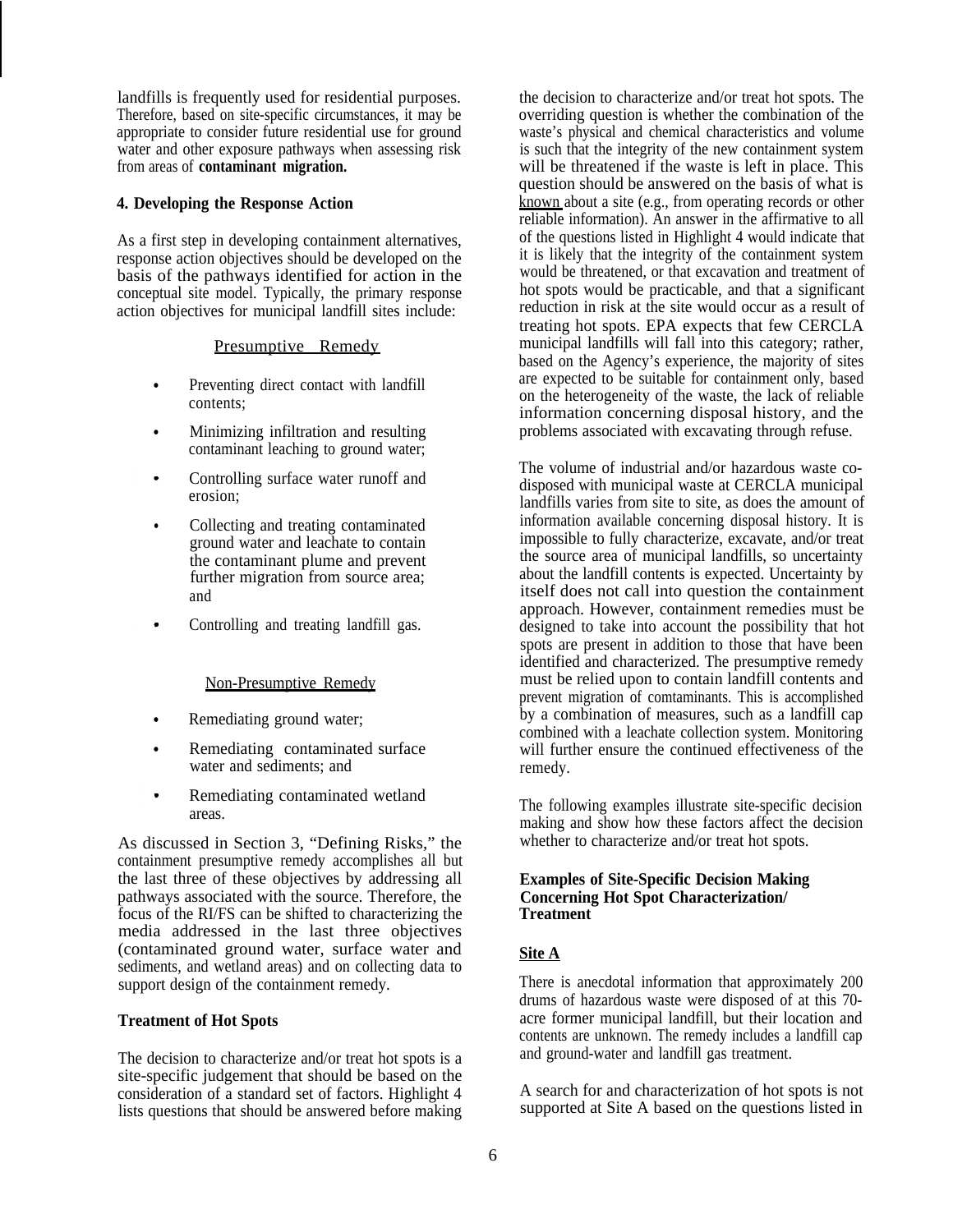# **Highlight 4: Characterization of Hot Spots**

If all of the following questions can be answered in the affirmative, it is likely that characterization and/or treatment of hot spots is warranted:

- 1. Does evidence exist to indicate the presence and approximate location of waste?
- 2. Is the hot spot known to be principal threat waste?\*
- Is the waste in a discrete, accessible part of the landfill? 3.
- 4. Is the hot spot known to be large enough that its remediation will reduce the threat posed by the overall site but small enough that it is reasonable to consider removal (e.g., 100,000 cubic yards or less)?

\*See A Guide to Principal Threat and Low Level Threat Wastes, November 1991, Superfund Publication No. 9380.3-06FS.

Highlight 4: (1) no reliable information exists to indicate the location of the waste; (2) the determination of whether the waste is principal threat waste cannot be made since the physical/chemical characteristics of the wastes are unknown; (3) since the location of the waste is unknown, the determination of whether the waste is in a discrete accessible location cannot be made; (4) in this ease, the presence of 200 drums in a 70-acre landfill is not considered to significantly affect the threat posed by the overall site. Rather, the containment system will include measures to ensure its continued effectiveness (e.g., monitoring and/or leachate collection) given the uncertainty associated with the landfill contents and suspected drums.

Approximately 35,000 drums, many containing hazardous wastes, were disposed of in two drum disposal units at this privately owned 80-acre inactive landfill, which was licensed to receive general refuse. The site is divided into two operable units. The remedy for Operable Unit 1 (OU 1) is incineration of drummed wastes in the two drum disposal units. The remedy for OU 2 consists of treatment of contaminated ground water and leachate and containment of treatment residuals (from OU 1) and

remaining landfill contents, including passive gas collection and flaring.

Treatment of landfill contents is supported at Site B because all of the questions in Highlight 4 can be answered in the affirmative: (1) existing evidence from previous investigations and sampling conducted by the state (prior to the RI) indicated the presence and approximate location of wastes; (2) the wastes were considered principal threat wastes because they were liquids and (based on sampling) were believed to contain contaminants of concern; (3) the waste is located in discrete accessible parts of the landfill; and (4) the waste volume is large enough that its remediation will significantly reduce the threat posed by the overall site.

# **CLOSURE REQUIREMENTS**

#### **Subtitle D**

In the absence of Federal Subtitle D closure regulations, State Subtitle D closure requirements generally have governed CERCLA response actions at municipal landfills as applicable or relevant and appropriate requirements (ARARs). New Federal Subtitle D closure and postclosure care regulations will be in effect on October 9, 1993 (56 FR 50978 and 40 CFR 258).<sup>4</sup> State closure requirements that are ARARs and that are more stringent than the Federal requirements must be attained or waived.

applicable requirements for landfills that received monitoring systems. The final cover regulations will be The new Federal regulations contain requirements related to construction and maintenance of the final cover, and leachate collection, ground-water monitoring, and gas household waste after October 9,1991. EPA expects that the final cover requirements will be applicable to few, if any, CERCLA municipal landfills, since the receipt of household wastes ceased at most CERCLA landfills before October 1991. Rather, the substantive requirements of the new Subtitle D regulations generally will be considered relevant and approptiate requirements for CERCLA response actions that occur after the effective date.

### **Subtitle C**

**Site B** RCRA Subtitle C is applicable if the landfill received RCRA Subtitle C closure requirements may be applicable or relevant and appropriate in certain circumstances. waste that is a listed or characteristic waste under RCRA, and:

> 1. The waste was disposed of after November 19,1980 (effective date of RCRA), or

<sup>4</sup>An extension of the effective date has been proposed but not finalized at this time.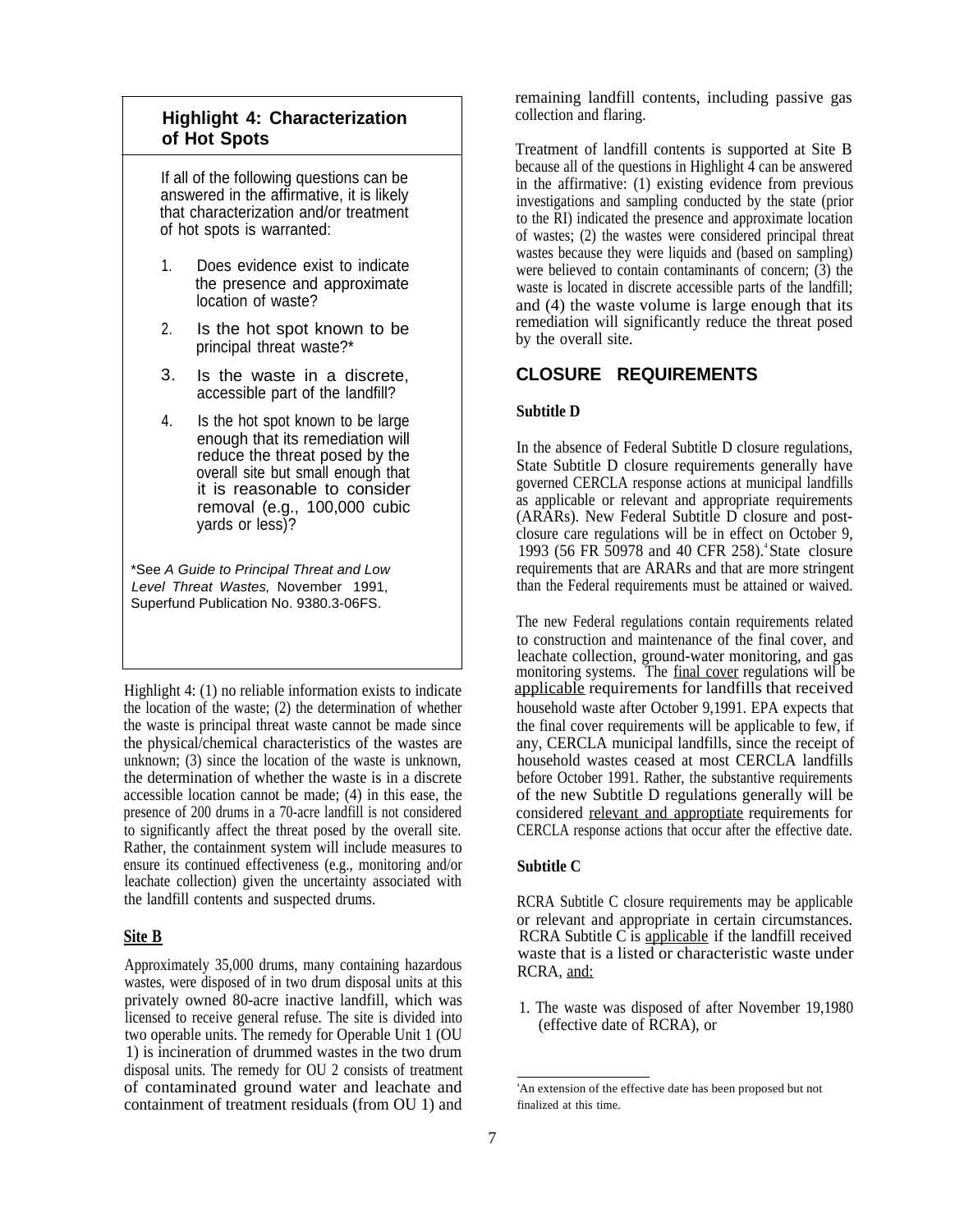**2.** The new response action constitutes disposal under RCRA (i.e., disposal back into the original landfill). $\delta$ 

requirement is relevant and appropriate is based on a The decision about whether a Subtitle C closure variety of factors, including the nature of the waste and its hazardous properties, the date on which it was disposed, and the nature of the requirement itself. For more information on RCRA Subtitle C closure requirements, see *RCRA ARARs:Focus on Closure Requirements,* Directive No. 9234.2-04FS, October 1989.

<sup>5</sup>Note that disposal of only small quantity hazardous waste and household hazardous waste does not make Subtitle C applicable.

#### **Notice:**

The policies set out in this document are intended solely as guidance to the U.S. Environmental Protection Agency (EPA) personnel; they are not final EPA actions and do not constitute rulemaking. These policies are not intended, nor can they be relied upon, to create any rights enforceable by any party in litigation with the United States. EPA officials may decide to follow the guidance provided in this document, or to act at variance with the guidance, based on an analysis of specific site circumstances. EPA also reserves the right to change the guidance at any time without public notice.

**;' <sup>I</sup>**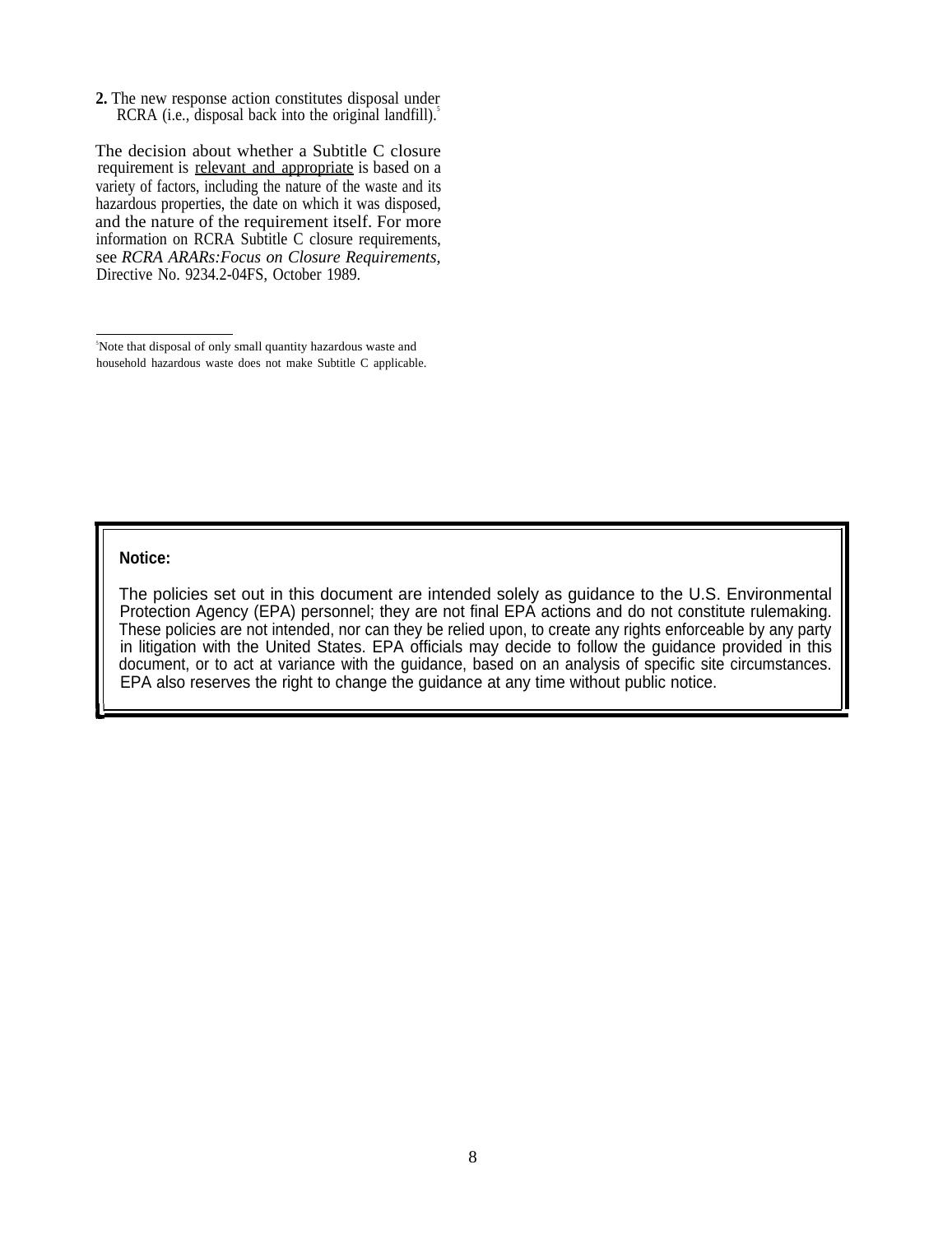# **APPENDIX A TECHNICAL BASIS FOR PRESUMPTIVE REMEDIES**

This Appendix summarizes the analysis that EPA conducted of feasibility study (FS) and Record of Decision (ROD) data from CERCLA municipal landfill sites which led to the establishment of containment as the presumptive remedy for these sites. The objective of the study was to identify those technologies that are consistently included in the remedies selected, those that are consistently screened out, and to identify the basis for their elimination. Results of this analysis support the decision to eliminate the initial technology identification and screening steps on a site-specific basis for this site type. The technical review found that certain technologies are appropriately screened out based on effectiveness, implementability, or excessive costs.

The methodology for this analysis entailed reviewing the technology identification and screening components of the remedy selection process for a representative sample of municipal landfill sites. The number of times each technology was either screened out or selected in each remedy was compiled. A detailed discussion of the methodology used is provided below.

# METHODOLOGY

# Identification of Sites for Feasibility Study Analysis

Of the 230 municipal landfill sites on the NPL, 149 sites have had a remedy selected for at least one operable unit. Of the 149 sites, 30 were selected for this study on a random basis, or slightly greater than 20 percent. The sites range in size from 8.5 acres to over 200 acres and are located primarily in Regions 1,2,3, and 5. This geographical distribution approximates the distribution of municipal landfills on the NPL.

# Technology Secrrning and Remedial Alternative Analysis

The FS analysis involved a review of the technology identification and screening phase, including any pre-screening steps, followed by a review of the detailed analysis and comparative analysis phases. Information derived from each review was documented on site-specific data collection forms, which are available for evaluation as part of the Administrative Record for this presumptive remedy directive. The review focused on the landfill source contamination only; ground-water technologies and alternatives were not included in the analysis.

For the screening phase, the full range of technologies considered was listed on the data collection forms, along with the key reasons given for eliminating technologies from further consideration. These reasons were categorized according to the screening criteria: cost, effectiveness, or implementability. The frequency with which specific reasons were given for eliminating a technology from further consideration was then tallied and compiled into a screening phase summary table.

For the detailed analysis and comparative analysis, information on the relative performance of each technology/alternative with respect to the seven NCP criteria was documented on the site-specific data collection forms. The advantages and disadvantages associated with each clean-up option were highlighted. In some cases, a technology was combined with one or more technologies into one or more alternatives. The disadvantages of a technology/alternative were then compiled into a detailed analysis/comparative analysis summary table, under the assumption that these disadvantages contributed to non-selection. All summary tables are available for review as part of the Administrative Record.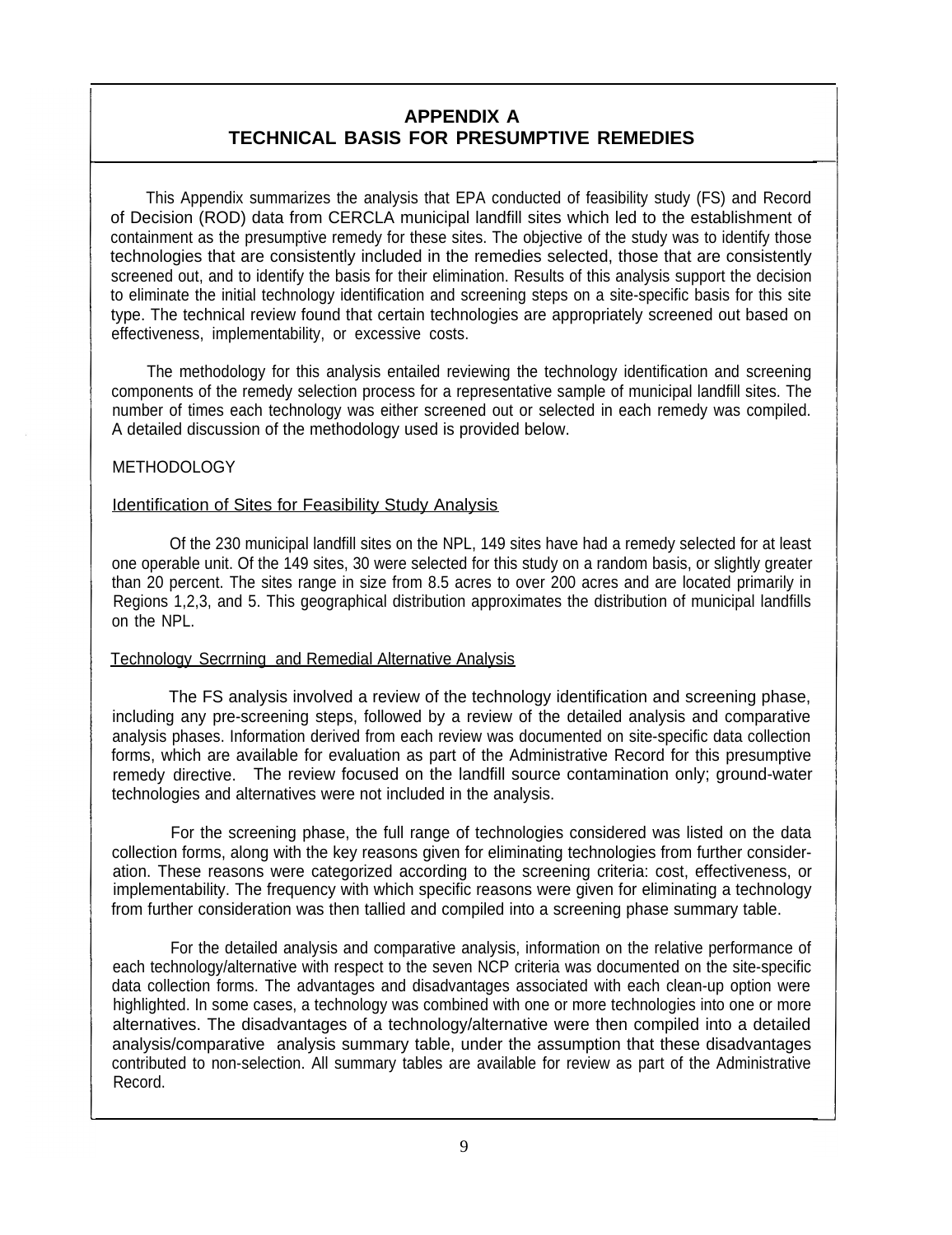# **APPENDIX A TECHNICAL BASIS FOR PRESUMPTIVE REMEDIES (continued)**

# **RESULTS**

**—**

The information from the technology screening and remedial alternative analyses is provided in Table 1. It demonstrates that containment (the presumptive remedy), was chosen as a component of the selected remedy at all thirty of the sites analyzed. No other technologies or treatments were consistently selected as a remedy or retained for consideration in a remedial alternative. However, at eight of the thirty sites, there were circumstances where technologies were included in the selected remedy to address a site-specific concern, such as principal threat wastes. These technologies are included in the column entitled "Tech. Not Primary Component of Alternative" in Table 1 and include incineration at two sites, waste removal and off-site disposal at two sites, soil vapor extraction at two sites, and bioreclamation at one site.

Leachate collection and gas collection systems were also tracked as part of the detailed analysis and comparison of remedial alternatives. These types of systems generally were not considered as remediation technologies during the screening phases. At fifteen sites, leachate collection was selected as part of the overall containment remedy. At seventeen sites, gas collection systems were selected as part of the overall containment remedy.

This analysis supports the decision to eliminate the initial technology identification and screening step for municipal landfill sites. On a site-specific basis, consideration of remediation technologies may be retained as needed.

**1** This column title is used for record-keeping purposes only and is not meant to imply that these treatment technologies are not considered important components of the selected remedies.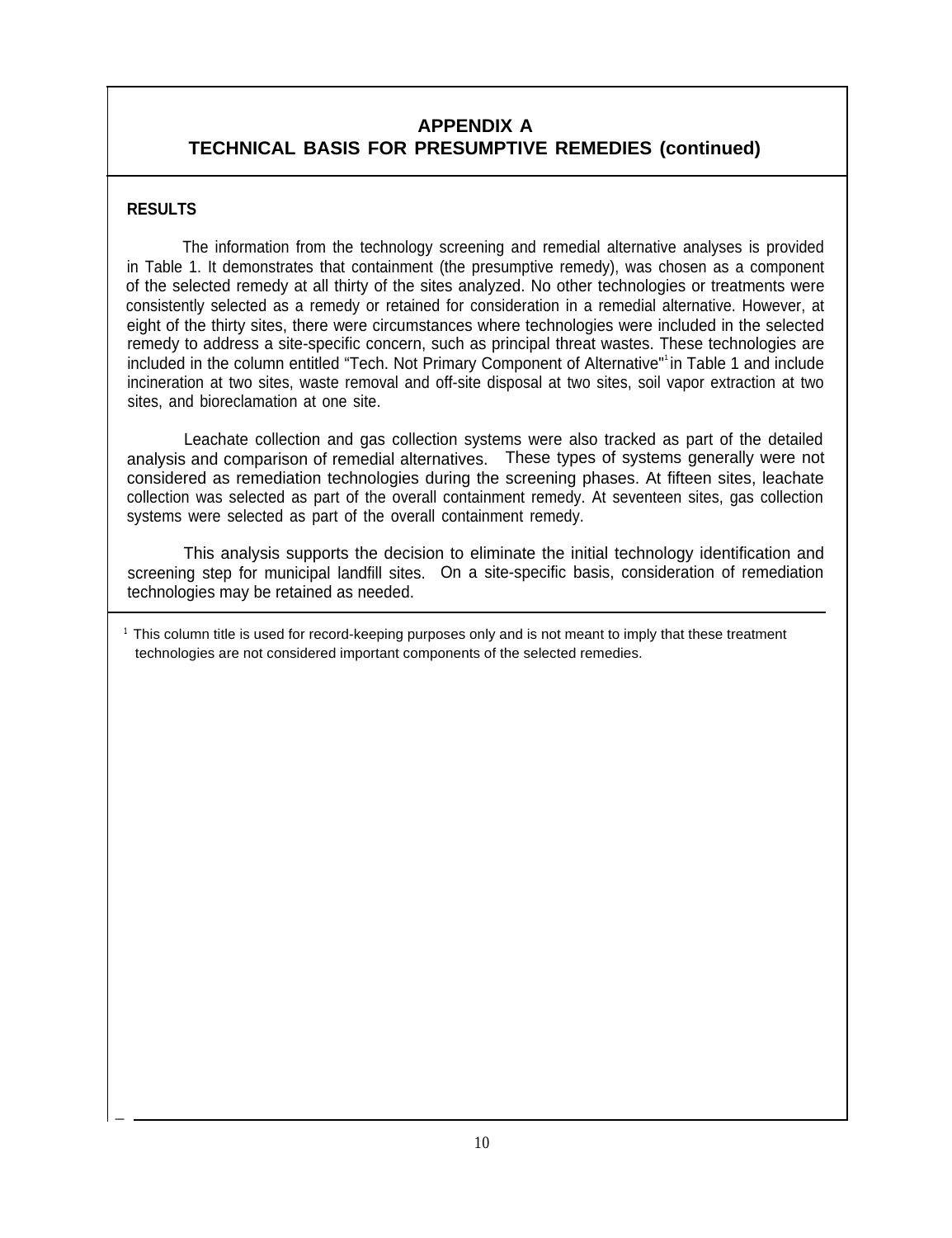|                              |    |                      |              |                                                              |                |                               |                |                                    |                                            | TABLE 1• SUMMARY OF SCREENING AND DETAILED ANALYSIS FOR LANDFILLS <sup>1</sup> |                |                |                                                    |                |              |                 |                   |               |
|------------------------------|----|----------------------|--------------|--------------------------------------------------------------|----------------|-------------------------------|----------------|------------------------------------|--------------------------------------------|--------------------------------------------------------------------------------|----------------|----------------|----------------------------------------------------|----------------|--------------|-----------------|-------------------|---------------|
|                              |    |                      |              |                                                              |                |                               |                | #FSsWhere<br>Criterion Contributed |                                            |                                                                                |                |                | #RODS WHERE CRITERION CONTRIBUTED TO NON-SELECTION |                |              |                 |                   |               |
| TECHNOLOGY <sup>2</sup>      |    | Tachton Constantinop |              | IN TOO POOL OF BOOM ASSAULTS<br><b>ANTIFICATION SCIENCES</b> |                | Company of Children of Bridge | Ettectiverees  | Implement                          | To Screening Out 3<br>** RODS!<br>Selected | ARCANON<br>Protect                                                             | ARARS          | Triodiner      | Lordziects                                         | Stortiers 1    | Cost         | <b>Implain.</b> | 4<br>Concerns     | Connunction 4 |
| Multi-layer<br>Cap           | 28 | 25                   | $\mathbf{3}$ | $\mathbf 0$                                                  | $\overline{2}$ | $\overline{2}$                | $\mathbf 0$    | 18                                 | $\overline{7}$                             | $\overline{1}$                                                                 | $\Omega$       | $\mathbf 0$    | 1                                                  | 3              | 5            | 3               | $--$              | ---           |
| Clay<br>Cap                  | 16 | 8                    | 8            | $\Omega$                                                     | $\mathbf{1}$   | 8                             | $\Omega$       | 4                                  | 4                                          | $\overline{2}$                                                                 | 2              | 1              | $\overline{2}$                                     | $\overline{1}$ | $\Omega$     | $\overline{1}$  | $---$             |               |
| Asphalt<br>Cap               | 17 | $\mathbf 0$          | 17           | $\mathbf 0$                                                  | $\overline{2}$ | 14                            | 5              | 0                                  | $\mathbf{0}$                               | 0                                                                              | $\pmb{0}$      | $\mathbf 0$    | $\mathbf 0$                                        | $\pmb{0}$      | $\mathbf 0$  | $\mathbf 0$     | $\cdots$          | ---           |
| Concrete<br>Cap              | 17 | $\Omega$             | 17           | $\mathbf 0$                                                  | $\mathfrak{Z}$ | 14                            | 5              | $\Omega$                           | $\Omega$                                   | $\mathbf 0$                                                                    | $\mathbf 0$    | $\mathbf 0$    | $\pmb{0}$                                          | $\pmb{0}$      | $\Omega$     | $\mathbf 0$     | $---$             | ---           |
| Soil<br>Cover                | 16 | $\overline{7}$       | 5            | 4                                                            | $\mathbf 0$    | 5                             | 1              | 5                                  | $\overline{2}$                             | 1                                                                              | 0              | $\mathbf 0$    | 0                                                  | 0              | $\mathbf 0$  | $\mathbf 0$     | ---               | ---           |
| Synthetic<br>Cap             | 13 | 3                    | 10           | $\mathbf{0}$                                                 | $\mathbf{0}$   | 10                            | 1              | $\overline{2}$                     | 1                                          | 1                                                                              | 1              | $\mathbf{1}$   | 1                                                  | $\mathbf{1}$   | 1            | 1               | ---               | ---           |
| Chemical<br>Seal             | 5  | $\Omega$             | 5            | $\mathbf{0}$                                                 | $\mathbf 0$    | 4                             | $\mathbf{0}$   | 0                                  | $\Omega$                                   | 0                                                                              | $\mathbf{0}$   | 0              | 0                                                  | $\mathbf 0$    | $\Omega$     | $\mathbf{0}$    | $- - -$           | ---           |
| Slurry<br>Wall               | 22 | 5                    | 14           | 3                                                            | $\overline{2}$ | 8                             | $6\phantom{.}$ | $\overline{2}$                     | 3                                          | $\mathbf{3}$                                                                   | $\overline{2}$ | $\overline{2}$ | $\mathbf{1}$                                       | $\overline{2}$ | $\Omega$     | $\overline{2}$  | ---               |               |
| Grout<br>Curtain             | 18 | $\Omega$             | 18           | $\mathbf{0}$                                                 | $\mathfrak{S}$ | 15                            | 9              | $\Omega$                           | $\mathbf{0}$                               | $\mathbf{0}$                                                                   | $\mathbf{0}$   | 0              | 0                                                  | $\mathbf{0}$   | $\Omega$     | $\mathbf{0}$    | ---               | ---           |
| Sheet<br>Piling              | 17 |                      | 16           | $\mathbf{0}$                                                 | $\mathbf{0}$   | 13                            | 5              | $\mathbf{0}$                       | 1                                          | $\mathbf{0}$                                                                   | $\mathbf{0}$   | $\mathbf 0$    | 0                                                  | 0              | $\mathbf{0}$ | 0               | $---$             |               |
| Grout<br>Injection           | 8  | $\Omega$             | 8            | $\Omega$                                                     | $\Omega$       | 8                             | $\overline{2}$ | $\mathbf{0}$                       | $\Omega$                                   | $\Omega$                                                                       | $\Omega$       | $\mathbf{0}$   | 0                                                  | $\mathbf 0$    | $\Omega$     | $\Omega$        | $\qquad \qquad -$ |               |
| <b>Block</b><br>Displacement | 5  | $\Omega$             | 5            | $\Omega$                                                     | $\Omega$       | 3                             | 3              | $\Omega$                           | $\Omega$                                   | $\Omega$                                                                       | $\Omega$       | $\Omega$       | 0                                                  | $\mathbf{0}$   | $\Omega$     | $\mathbf{0}$    | $---$             |               |
| <b>Bottom</b><br>Sealing     | 5  | 0                    | 5            | 0                                                            | $\mathbf{0}$   | 3                             | 4              | 0                                  | $\mathbf{0}$                               | $\mathbf{0}$                                                                   | $\mathbf{0}$   | 0              | 0                                                  | $\mathbf{0}$   | $\Omega$     | 0               | ---               |               |

 $\mathbf{r}$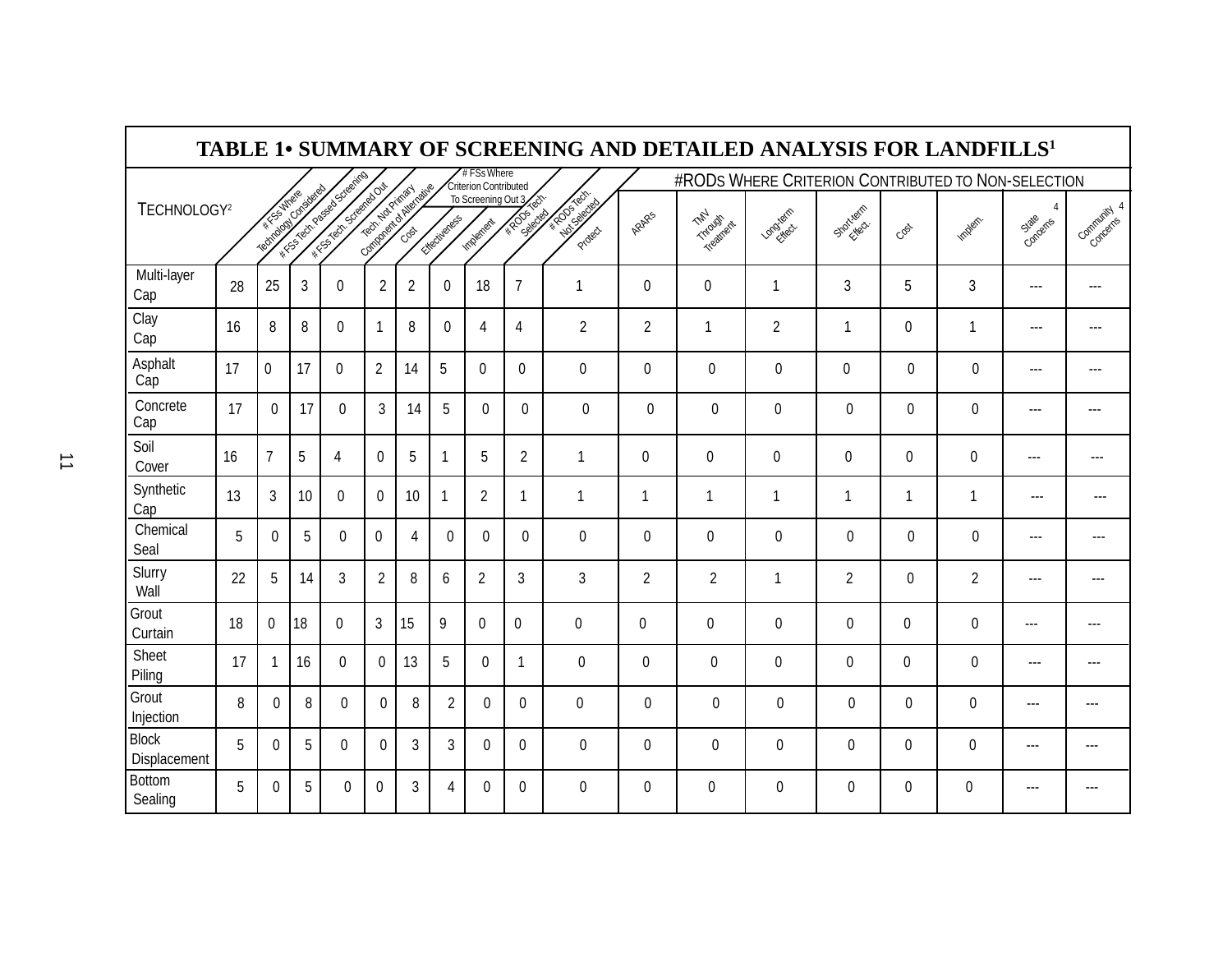|                                            |                |                         |                |                                             |                |                           |                |                                      |                                                 | <b>TABLE 1• SUMMARY OF SCREENING AND DETAILED ANALYSIS FOR LANDFILLS<sup>1</sup></b> |                  |                  |                                                    |                  |              |                |                |                |
|--------------------------------------------|----------------|-------------------------|----------------|---------------------------------------------|----------------|---------------------------|----------------|--------------------------------------|-------------------------------------------------|--------------------------------------------------------------------------------------|------------------|------------------|----------------------------------------------------|------------------|--------------|----------------|----------------|----------------|
|                                            |                |                         |                |                                             |                |                           |                | # FSs Where<br>Criterion Contributed |                                                 |                                                                                      |                  |                  | #RODS WHERE CRITERION CONTRIBUTED TO NON-SELECTION |                  |              |                |                |                |
| TECHNOLOGY <sup>2</sup>                    |                | Total Marian Contractor |                | I TON DOOR DESCRIPTION<br>FIFTH SCREEPED ON |                | Company of the Metabolise | Friedrightes   | Implement                            | To Screening Out 3<br><b>4/RODS</b><br>Saledday | <b>ARDSHALL</b><br>Protect                                                           | ARARS            | Tripodich        | Lagylata                                           | Statistics.      | CBS          | <b>Implan.</b> | 4<br>Concents  | Community 4    |
| Vibrating<br>Beam                          | 5              | $\Omega$                | 5              | $\mathbf{0}$                                | $\mathbf{0}$   | 3                         | 3              | $\Omega$                             | $\mathbf{0}$                                    | 0                                                                                    | $\Omega$         | $\mathbf{0}$     | $\mathbf{0}$                                       | $\mathbf{0}$     | $\Omega$     | $\Omega$       | $---$          | $---$          |
| Liners                                     | $\overline{2}$ | $\Omega$                | $\overline{2}$ | $\Omega$                                    | $\mathbf{0}$   | -1                        | $\overline{2}$ | $\Omega$                             | $\Omega$                                        | $\Omega$                                                                             | $\Omega$         | $\Omega$         | 0                                                  | $\Omega$         | $\Omega$     | $\Omega$       | $\overline{a}$ | ---            |
| Offsite<br><b>Nonhazardous</b><br>Landfill | $\overline{3}$ | 0                       | $\overline{3}$ | 0                                           | $\overline{0}$ | $\mathbf 0$               | 3              | $\mathbf 0$                          | $\mathbf{0}$                                    | $\mathbf 0$                                                                          | $\mathbf{0}$     | $\mathbf 0$      | $\mathbf 0$                                        | $\mathbf 0$      | $\mathbf 0$  | $\mathbf 0$    | $---$          | $---$          |
| <b>Offsite RCRA</b><br>Landfill            | 17             | $\Omega$                | 13             | 4                                           | 8              | 3                         | 12             | $\mathbf{0}$                         | $\mathbf{0}$                                    | $\Omega$                                                                             | $\mathbf{0}$     | $\mathbf 0$      | $\mathbf 0$                                        | 0                | $\Omega$     | $\mathbf{0}$   | $\overline{a}$ | $\overline{a}$ |
| <b>Offsite Landfill</b><br>(unspecified)   | 9              | 1                       | 8              | $\mathbf 0$                                 | 5              | $\mathbf{3}$              | 5              | 1                                    | $\mathbf 0$                                     | $\mathbf 0$                                                                          | $\mathbf{0}$     | $\mathbf 0$      | 0                                                  | $\boldsymbol{0}$ | $\mathbf{0}$ | 0              | ---            | $---$          |
| Onsite<br>Nonhazardous<br>Landfill         | $\overline{2}$ | $\mathbf{0}$            | $\overline{2}$ | $\mathbf 0$                                 | $\mathbf{1}$   | $\mathbf{1}$              | $\mathbf{1}$   | $\mathbf{0}$                         | $\mathbf 0$                                     | $\mathbf 0$                                                                          | $\boldsymbol{0}$ | $\mathbf 0$      | 0                                                  | $\boldsymbol{0}$ | $\mathbf{0}$ | 0              | $---$          | $---$          |
| Onsite RCRA<br>Landfill                    | 14             |                         | 11             | $\overline{2}$                              | $\mathbf{3}$   | $\overline{2}$            | 10             | $\mathbf{0}$                         | 1                                               | $\mathbf{0}$                                                                         | $\mathbf{0}$     | $\boldsymbol{0}$ | $\mathbf{0}$                                       | 0                | $\mathbf{0}$ | $\mathbf{1}$   | ---            | $---$          |
| Onsite Landfill<br>(unspecified)           | $\overline{7}$ | $\Omega$                | 6              | 1                                           | $\overline{3}$ | 3                         | 6              | $\mathbf{0}$                         | $\Omega$                                        | $\Omega$                                                                             | $\mathbf{0}$     | $\mathbf{0}$     | $\mathbf{0}$                                       | $\mathbf{0}$     | $\Omega$     | $\Omega$       | $---$          | ---            |
| Bioremediation<br>(unspecified)            | 13             | $\mathbf 0$             | 13             | $\mathbf 0$                                 | $\mathbf 0$    | 13                        | $\mathbf{1}$   | $\mathbf 0$                          | $\mathbf{0}$                                    | $\mathbf 0$                                                                          | $\mathbf 0$      | $\mathbf 0$      | $\mathbf 0$                                        | $\mathbf 0$      | $\mathbf 0$  | $\mathbf 0$    | $---$          | ---            |
| Bioremediation<br>Ex-situ                  | 10             | $\Omega$                | 10             | $\Omega$                                    | $\mathbf{0}$   | $\overline{7}$            | $\overline{7}$ | $\Omega$                             | $\Omega$                                        | $\mathbf{0}$                                                                         | $\mathbf{0}$     | $\mathbf{0}$     | $\mathbf{0}$                                       | $\mathbf{0}$     | $\mathbf{0}$ | $\mathbf 0$    | $\cdots$       | ---            |
| <b>Bioremediation</b><br>In-situ           | 15             | 1                       | 14             | $\Omega$                                    | $\mathbf{1}$   | 13                        | $\overline{7}$ | 1                                    | $\Omega$                                        | $\Omega$                                                                             | $\Omega$         | $\mathbf{0}$     | 0                                                  | $\Omega$         | $\Omega$     | $\Omega$       | $\overline{a}$ | $---$          |
| Dechlorinization/<br><b>APEG</b>           | 6              | $\Omega$                | 5              | -1                                          | $\mathbf{1}$   | 4                         | $\overline{2}$ | $\Omega$                             | $\Omega$                                        | $\Omega$                                                                             | $\Omega$         | $\mathbf{0}$     | 0                                                  | $\mathbf{0}$     | $\mathbf{0}$ | $\Omega$       | $---$          | $---$          |
| Oxidation/<br>Reduction                    | 12             | $\boldsymbol{0}$        | 12             | 0                                           | $\mathbf{1}$   | 8                         | 5              | $\theta$                             | $\mathbf{0}$                                    | $\mathbf{0}$                                                                         | 0                | 0                | 0                                                  | 0                | 0            | $\mathbf{0}$   | $---$          | ---            |

 $\mathbf{r}$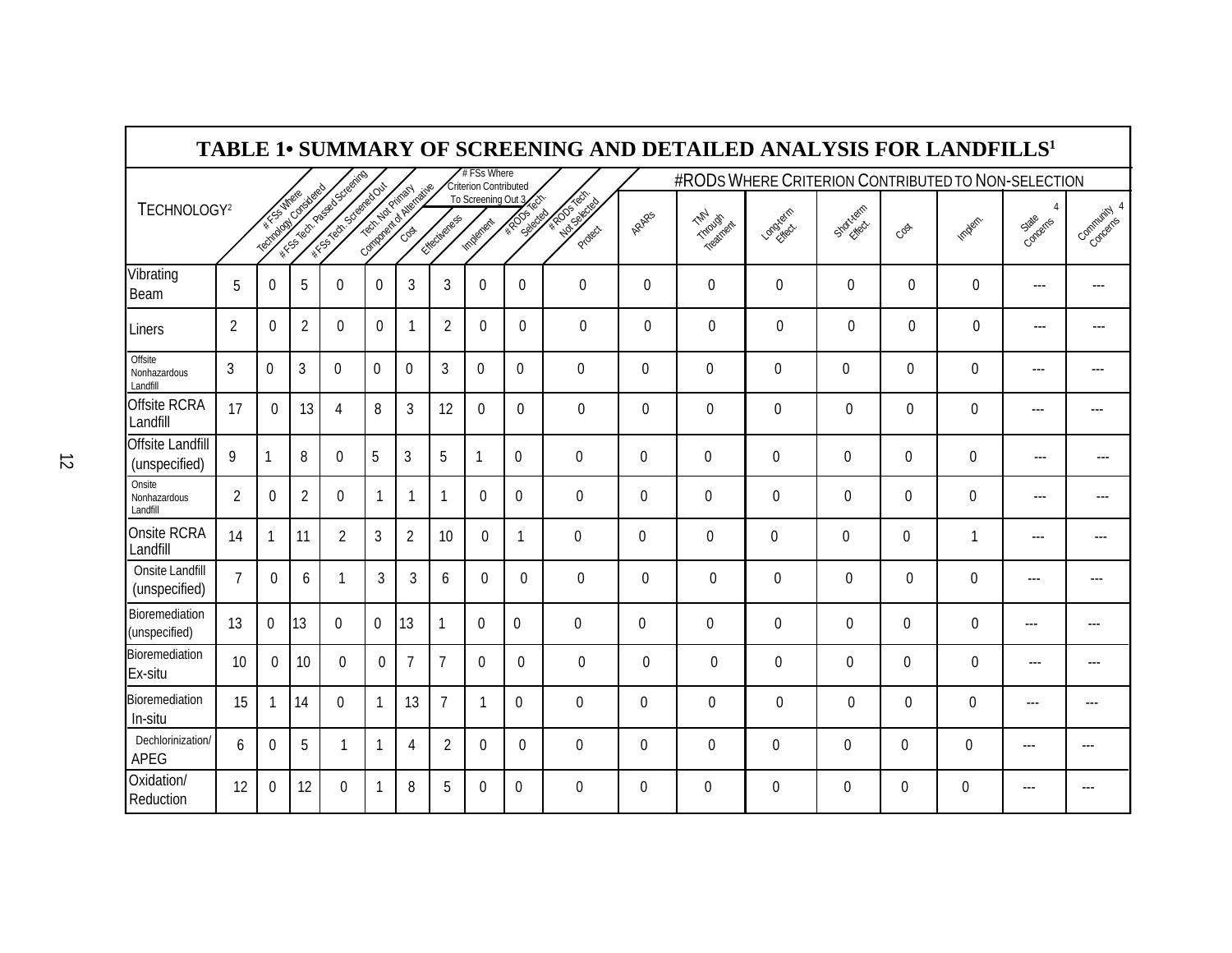|                                                 |                |                       |                |                                                   |                |                          |                |                                    |                                                                                                                       | TABLE 1• SUMMARY OF SCREENING AND DETAILED ANALYSIS FOR LANDFILLS <sup>1</sup> |              |                                               |                                                    |              |              |                 |                   |                |
|-------------------------------------------------|----------------|-----------------------|----------------|---------------------------------------------------|----------------|--------------------------|----------------|------------------------------------|-----------------------------------------------------------------------------------------------------------------------|--------------------------------------------------------------------------------|--------------|-----------------------------------------------|----------------------------------------------------|--------------|--------------|-----------------|-------------------|----------------|
|                                                 |                |                       |                |                                                   |                |                          |                | #FSsWhere<br>Criterion Contributed |                                                                                                                       |                                                                                |              |                                               | #RODS WHERE CRITERION CONTRIBUTED TO NON-SELECTION |              |              |                 |                   |                |
| TECHNOLOGY <sup>2</sup>                         |                | Top control of cheese |                | I Artists Republications<br><b>FISCOLE STREET</b> |                | Company of or Medication | Ettectiverees  | To Screening Out 3<br>Implement    | <b>Constitution Constitution Constitution Constitution Constitution Constitution Constitution Constitution Consti</b> | <b>ARCHITECTS</b><br>Protect                                                   | ARARS        | $\mathscr{L}_{\mathscr{U}_{7}}$<br>Trioutlant | Lagriga-                                           | Stortiers 1  | Cost         | <b>Implain.</b> | 4<br>Concerns     | Contribution 4 |
| Neutralization                                  | 4              | $\mathbf{0}$          | 3              | 1                                                 | 0              | $\overline{2}$           |                | 0                                  | $\mathbf{0}$                                                                                                          | $\mathbf{0}$                                                                   | $\mathbf{0}$ | 0                                             | $\mathbf{0}$                                       | 0            | $\mathbf{0}$ | $\mathbf{0}$    | ---               | ---            |
| Thermal<br>Destruction<br>(unspecified)         | 6              | $\Omega$              | 6              | $\Omega$                                          | $\Omega$       | 3                        | 4              | $\Omega$                           | $\Omega$                                                                                                              | $\Omega$                                                                       | $\Omega$     | $\Omega$                                      | $\mathbf{0}$                                       | $\Omega$     | $\Omega$     | $\Omega$        | $---$             |                |
| Offsite<br>Incineration<br>(unspecified)        | 19             | $\overline{2}$        | 14             | 3                                                 | 9              | 5                        | 10             | $\mathbf{1}$                       | 1                                                                                                                     | $\mathbf 0$                                                                    | $\mathbf{0}$ | $\mathbf 0$                                   | 0                                                  | $\mathbf{1}$ | 1            | 0               | $---$             | ---            |
| Onsite<br>Incineration<br>(unspecified)         | 12             | $\mathbf{0}$          | 8              | $\mathfrak{Z}$                                    | 5              | 5                        | 6              | $\mathbf{0}$                       | -1                                                                                                                    | $\mathbf 0$                                                                    | 0            | $\pmb{0}$                                     | $\mathbf 0$                                        | $\mathbf{1}$ | 1            | $\mathbf{1}$    | $---$             | $--$           |
| Fluidized<br>Bed                                | 9              | $\Omega$              | 9              | $\Omega$                                          | 5              | 6                        | 4              | $\Omega$                           | $\Omega$                                                                                                              | $\Omega$                                                                       | $\Omega$     | $\mathbf{0}$                                  | $\mathbf{0}$                                       | $\Omega$     | $\Omega$     | $\Omega$        | $---$             | ---            |
| Infrared                                        | 8              | 0                     | $\overline{7}$ | 1                                                 | 6              | 3                        | 3              | $\mathbf{0}$                       | $\mathbf{0}$                                                                                                          | $\Omega$                                                                       | 0            | 0                                             | 0                                                  | $\mathbf{0}$ | $\mathbf{0}$ | $\mathbf{0}$    | $\cdots$          | ---            |
| Pyrolysis                                       | 5              | $\overline{2}$        | 3              | 1                                                 | $\overline{2}$ | $\overline{2}$           | 1              | $\mathbf{0}$                       | -1                                                                                                                    | $\Omega$                                                                       | 1            | $\mathbf{0}$                                  | 0                                                  | 1            | 1            | $\mathbf 1$     | $\cdots$          | ---            |
| Multiple<br>Hearth                              | $\overline{4}$ | $\mathbf 0$           | 4              | $\Omega$                                          | $\overline{2}$ | $\overline{2}$           | 1              | $\Omega$                           | $\Omega$                                                                                                              | $\Omega$                                                                       | 0            | $\mathbf{0}$                                  | $\mathbf{0}$                                       | $\mathbf{0}$ | $\mathbf 0$  | $\mathbf 0$     | $---$             | ---            |
| Rotary<br><b>Kiln</b>                           | 10             | $\Omega$              | 9              | 1                                                 | 6              | 5                        | 4              | $\mathbf{0}$                       | $\mathbf{0}$                                                                                                          | $\mathbf{0}$                                                                   | $\mathbf{0}$ | $\mathbf{0}$                                  | 0                                                  | 0            | $\Omega$     | 0               | $\qquad \qquad -$ | ---            |
| Vitrification                                   | 21             | $\mathbf 0$           | 21             | $\mathbf{0}$                                      | 8              | 15                       | 11             | $\mathbf{0}$                       | $\mathbf{0}$                                                                                                          | $\mathbf 0$                                                                    | 0            | 0                                             | 0                                                  | $\mathbf 0$  | $\mathbf{0}$ | $\mathbf 0$     | $- - -$           |                |
| Low Temperature<br>Thermal Desorp/<br>Stripping | 13             | $\mathbf{1}$          | 11             | $\overline{1}$                                    | $\overline{2}$ | 9                        | 3              | $\Omega$                           | 1                                                                                                                     | $\Omega$                                                                       | $\Omega$     | $\Omega$                                      | 0                                                  | $\Omega$     | 1            | $\Omega$        | $---$             |                |
| In-situ Steam<br>Stripping                      | 5              | $\Omega$              | 5              | $\Omega$                                          | 1              | 4                        | $\overline{2}$ | 0                                  | $\Omega$                                                                                                              | $\Omega$                                                                       | 0            | $\Omega$                                      | $\mathbf{0}$                                       | $\Omega$     | $\Omega$     | $\mathbf{0}$    | $---$             | ---            |
| Soil<br>Flushing                                | 16             | $\overline{2}$        | 14             | $\mathbf{0}$                                      | 2              | 9                        | 10             | 0                                  | $\Omega$                                                                                                              | $\Omega$                                                                       | 0            | $\mathbf{0}$                                  | 0                                                  | $\mathbf{0}$ | $\Omega$     | $\mathbf{0}$    | $---$             |                |

F